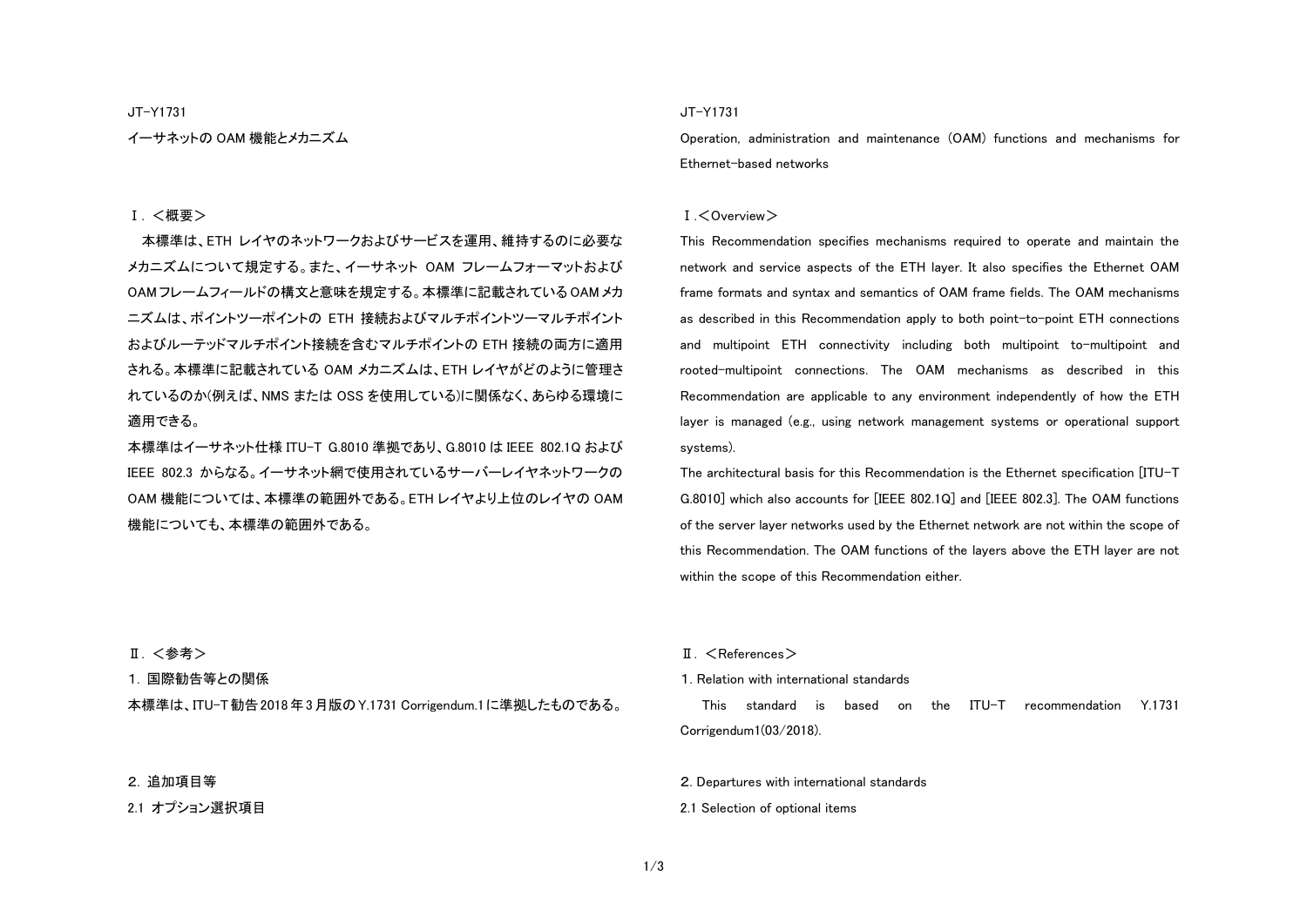| なし。            | None           |
|----------------|----------------|
| 2.2 ナショナルマター項目 | 2.2 Definition |
| なし。            | None           |
| 2.3 先行した項目     | 2.3 Early imp  |
| なし。            | None           |
| 2.4 付加した項目     | 2.4 Added ite  |
| なし。            | None           |
| 2.5 削除した項目     | 2.5 Deleted i  |
| なし。            | None           |
| 2.6 その他        | 2.6 Others     |
| なし。            | None           |

## 3. 改版の履歴

| 版<br>数 | 制<br>いんじょう 定り 日 | 改版内容                                         |  |
|--------|-----------------|----------------------------------------------|--|
| 第1版    | 2010年2月24日      | 制定(ITU-T Y.1731 (02/2008)準拠)                 |  |
| 第 2 版  |                 | 2021年11月11日   改 定 (ITU-T Y.1731 Corrigendum1 |  |
|        |                 | (03/2018)準拠)                                 |  |

## 4. 標準作成部門

# 伝送網・電磁環境専門委員会

Ⅲ. <目次>

# <参考>

# 概要

1 適応範囲

2 参考文献

- 3 定義
- 4 略語および頭辞語

n of national matter items

blementation items

### ems

items

# 3. Change history

| Version | Date          | Details of revision                         |
|---------|---------------|---------------------------------------------|
|         | Feb. 24, 2010 | Published (based on ITU-T Y.1731(02/2008))  |
| 2       | Nov. 11, 2021 | Revised (based on ITU-T Y.1731 Corrigendum1 |
|         |               | (03/2018)                                   |

## 4. Working Group that developed this standard

Transport Networks and EMC Working Group

Ⅲ. <Table of contents>

## <Reference>

## Summary

- 1 Scope
- 2 References
- 3 Definitions
- 4 Abbreviations and acronyms